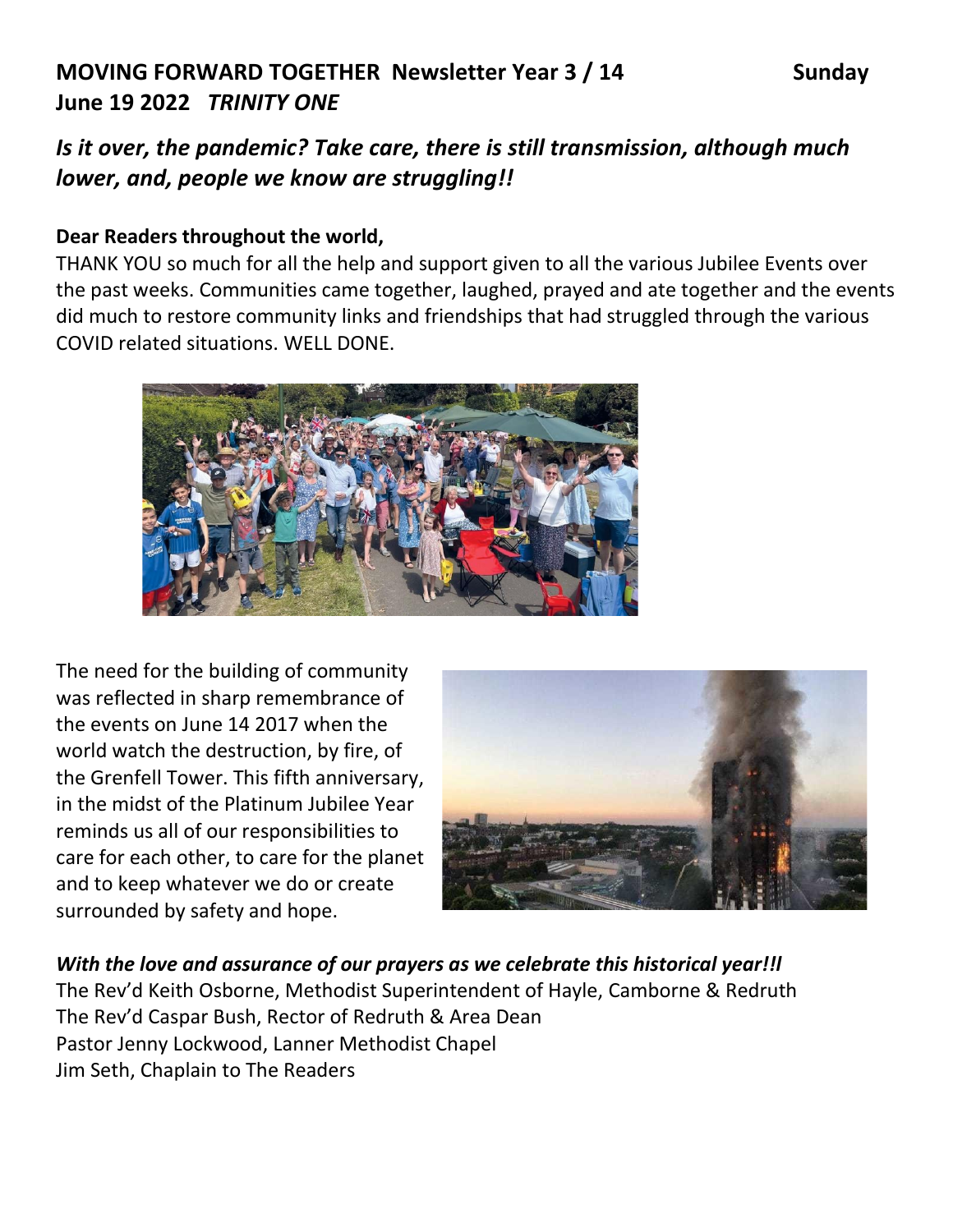# **THE BIBLE PASSAGE FOR TODAY TRINITY 1: Luke 8 vv26 – 39**

It is a difficult passage, and one might feel sorry for the pig farmers who lost their livelihood and the pigs who were all killed. BUT, scholars have interpreted the passage in a particular way

- ……
	- *1. The land of the Gerasenes / Gadarenes was populated by people who lived on the edge of the Jewish faith. Their border was close to Gentile territory, and it would seem that they had been influenced by the Gentiles and drifted away from the orthodox Jewish faith*
	- *2. The pigs, which were regarded as unclean by the Jews, had become the livelihood of farmers in this unorthodox area*
	- *3. When Jesus healed the possessed man whose appearance suggested a rebellion against mainstream Jewish society he restored him to the pathway of God's love and he was again clothed and peaceful*
	- *4. The pigs, as symbols of the pathway AWAY from God's love were cast aside and the man who had been possessed became almost the first missionary as he told his community all that had happened*

Through this familiar story, we are reminded of the pathway we are all called to follow, a pathway which reflects God's love, care and compassion of all people.

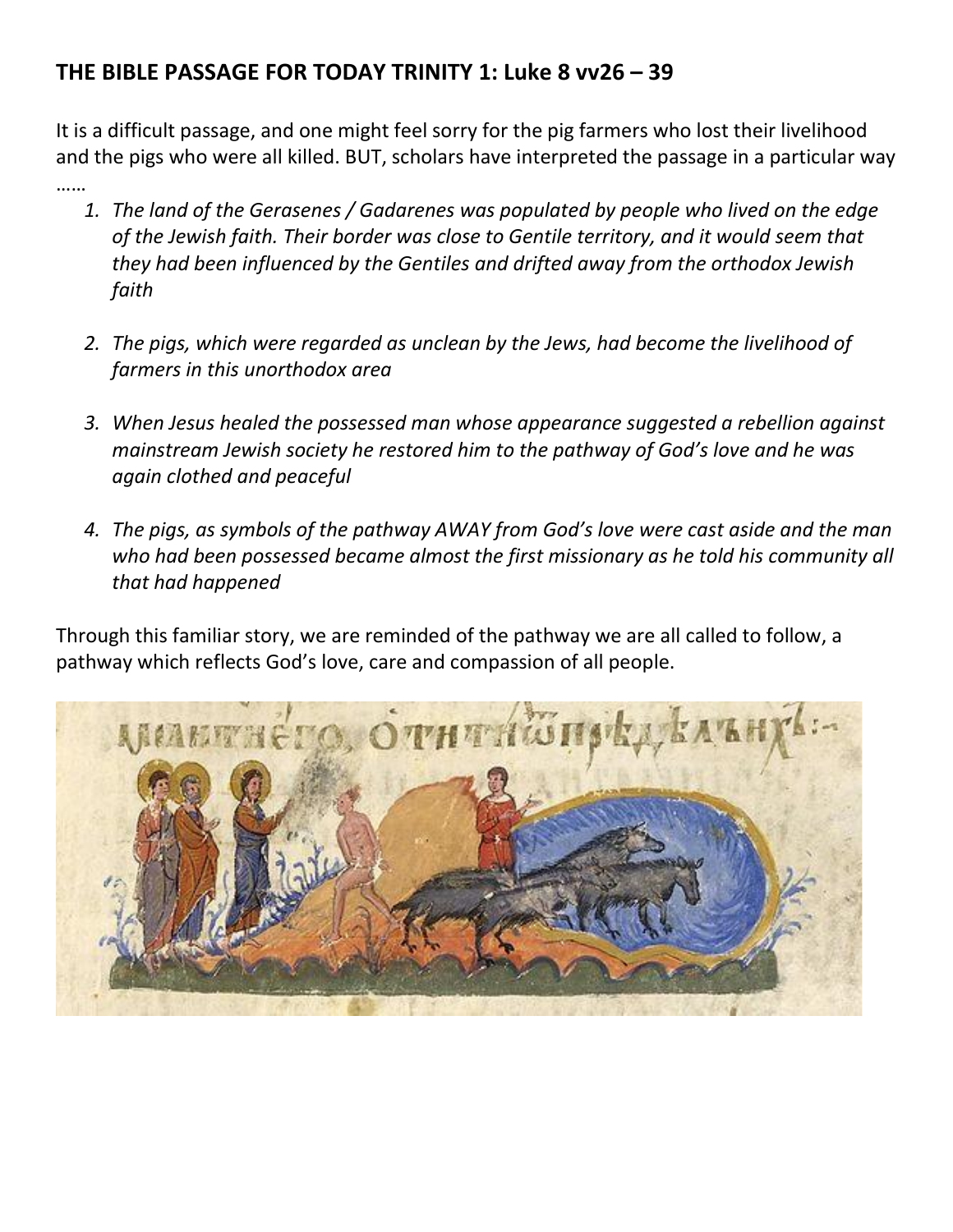# **THOSE WHO WE REMEMBER THIS WEEK**

**MONDAY JUNE 20 Feria**

**TUESDAY JUNE 21 Feria**

#### **WEDNESDAY JUNE 22 ALBAN First Martyr of Britain 250**

Alban was a citizen of Verulamium, a city in the Roman Empire which is now called St Alban's. Alban sheltered a priest escaping from persecution. Through their time together, Alban, impressed by the priest was converted. When the authorities discovered where the priest was hiding, Alban dressed in his clothes sand took his place. He refused to renounce his new faith and was martyred. Alban thus became the protomartyr of Britain. His shrine is a place of pilgrimage within the Cathedral and Abbey Church of St Albans.



# **THURSDAY JUNE 23 ETHELDREDA Abbess of Ely 678**

Etheldreda, also known as AUDREY was born in Suffolk in the seventh century and was the daughter of a king. She wanted to commit her life to prayer and after two unsuccessful marriages she founded a mixed religious house in Ely of which she was Abbess. She became revered as a woman of austerity, prayer and prophecy.

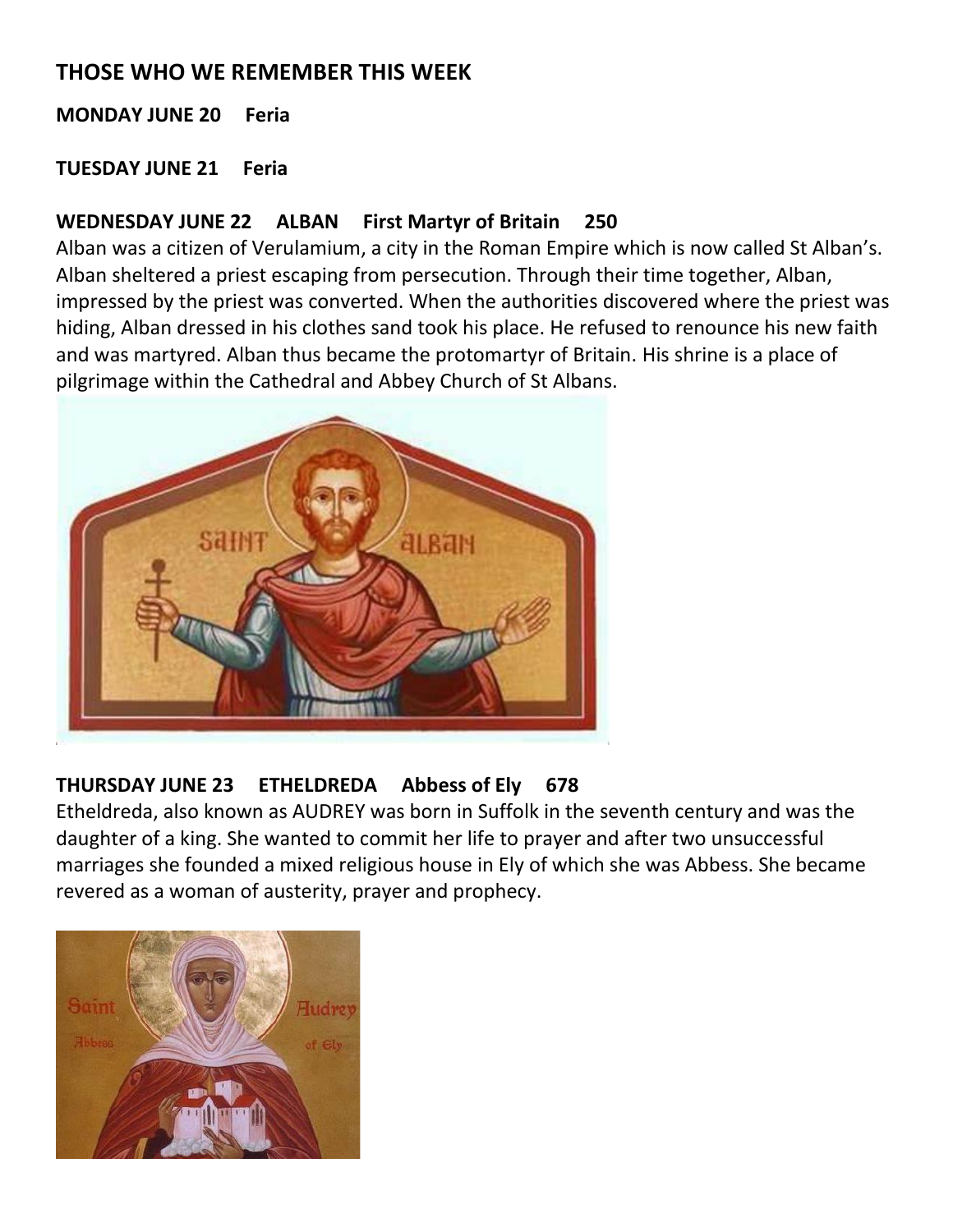# **FRIDAY JUNE 24 THE BIRTH OF JOHN THE BAPTIST THE MAKING OF DEACONS AT TRURO CATHEDRAL**

The story of John the Baptist begins before his birth which is foretold by the Angel Gabriel. His parents, Elizabeth and Zechariah are both elderly and Zechariah is struck dumb when he questions Gabriel concerning John's conception. Elizabeth's pregnancy becomes the proof that Gabriel's message to Mary concerning the birth of the Messiah is true. Luke's Gospel recounts how the unborn John turns in Elizabeth's womb when he hears the voice of Mary. John is known as the 'forerunner' of the Messiah. The early church kept John's conception and birth wkith great solemnity as they believed that John was full of God's grace, even before his birth.

Today we pray for all those to be made Deacon at this time, for the Bishops who will lay hands upon them and for the communities which they will serve. A Deacon is a servant, not bound by 'the bells' but free to walk beside those who struggle with life and with faith.



#### **SATURDAY JUNE 25 Ember Day**

An Ember Day is part of a three day period of prayer. Such days have traditionally been used to offer prayers for those who are following a vocation. At this time we pray for those who are being made Deacon and ordained priest, especially for those in Truro Cathedral: DEACONS: *Rory, Lisa, Christopher, Tracey (Jess.), Penelope, Antony* PRIESTS: *David, Hannah, Thomas, Michael, Lesley, Sophie*

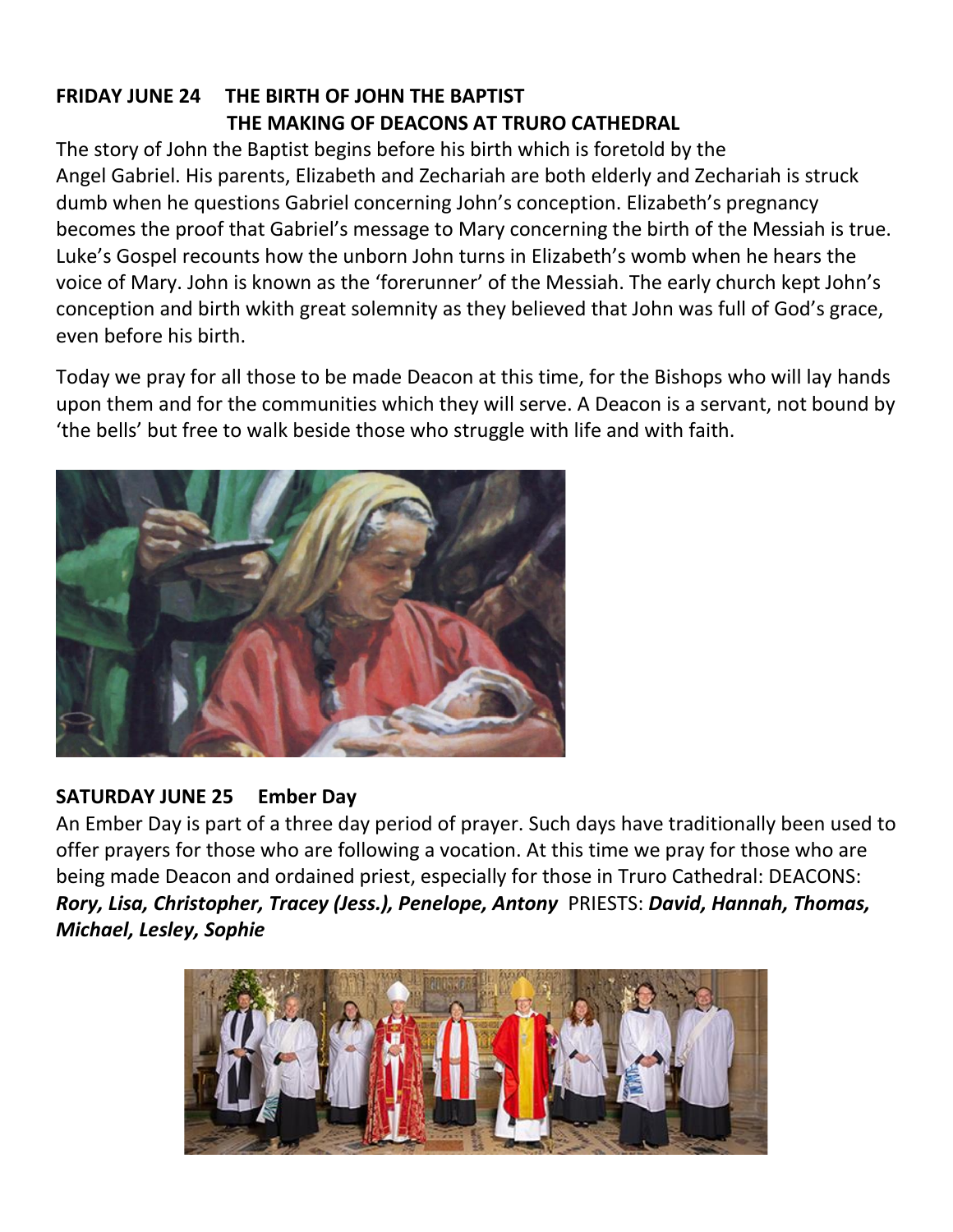## **PRAYERS FOR THE WEEK**

#### **SUNDAY JUNE 19 TRINITY 1**

"This is why the Father loves me, because I lay down my life, to take it up again" John 10 vv17

**PRAY FOR THOSE WHO ARE PREPARING TO TAKE SOLEMN VOWS AND WHO WILL SEEK TO SERVE THE COMMJUNITIES WHERE THEY ARE SENT**

#### **MONDAY JUNE 20 Feria**

"You were a forgiving God to them, but you punished their wrong-doings" Psalm 99 vv8 **PRAY FOR ALL PRISONNERS, FOR THOSE WHO WATCH OVER THEM AND FOR THOSE WHO WAIT FOR THEIR RELEASE** 

#### **TUESDAY JUNE 21 Feria**

"No-one takes my life away from me. I lay it down of my own free will" John 10 vv18

#### **PRAY FOR BLOOD DONORS, FOR THOSE WHO WORK WITH THEM AND FOR ALL THOSE WHO ARE PREPARED TO HELP OTHERS THROUGH MEDICAL DONATIONS**

#### **WEDNESDAY JUNE 22 ALBAN First martyr of Britain 250**

"Devote yourselves completely to the Lord our God, walking in his laws and keeping his commandments" 1Kings 8 vv61

#### **PRAY FOR THE PEOPLE OF ST ALBANS THAT THEIR CITY MAY BE A PLACE OF WELCOME AND ENCOURAGEMENT**

#### **THURSDAY JUNE 23 ETHELDREDA Abbess of Ely 678**

"And so the sisters sent this message to him: "Lord the one you love is ill" John 11 vv3

#### **PRAY FOR THOSE WHO WORK IN PHARMACIES THAT THEY WILL HAVE UNDERSTANDING FOR THE PEOPLE THEY SERVE**

# **FRIDAY JUNE 24 THE BIRTH OF JOHN THE BAPTIST**

#### **THE MAKING OF DEACONS AT TRURO CATHEDRAL**

"The Lord looked down and heard the sighs of the prisoners and to set free those appointed to die" Psalm 102 vv20

#### **PRAY FOR ALL THOSE FOR WHOM TODAY IS A SPECIAL TIME AND THAT THEY WILL KNOW THEY ARE PRECIOUS IN GOD'S SIGHT**

#### **SATURDAY JUNE 25 Ember Day**

"Many had come to Martha and Mary to console them for the loss of their brother" John 11 vv19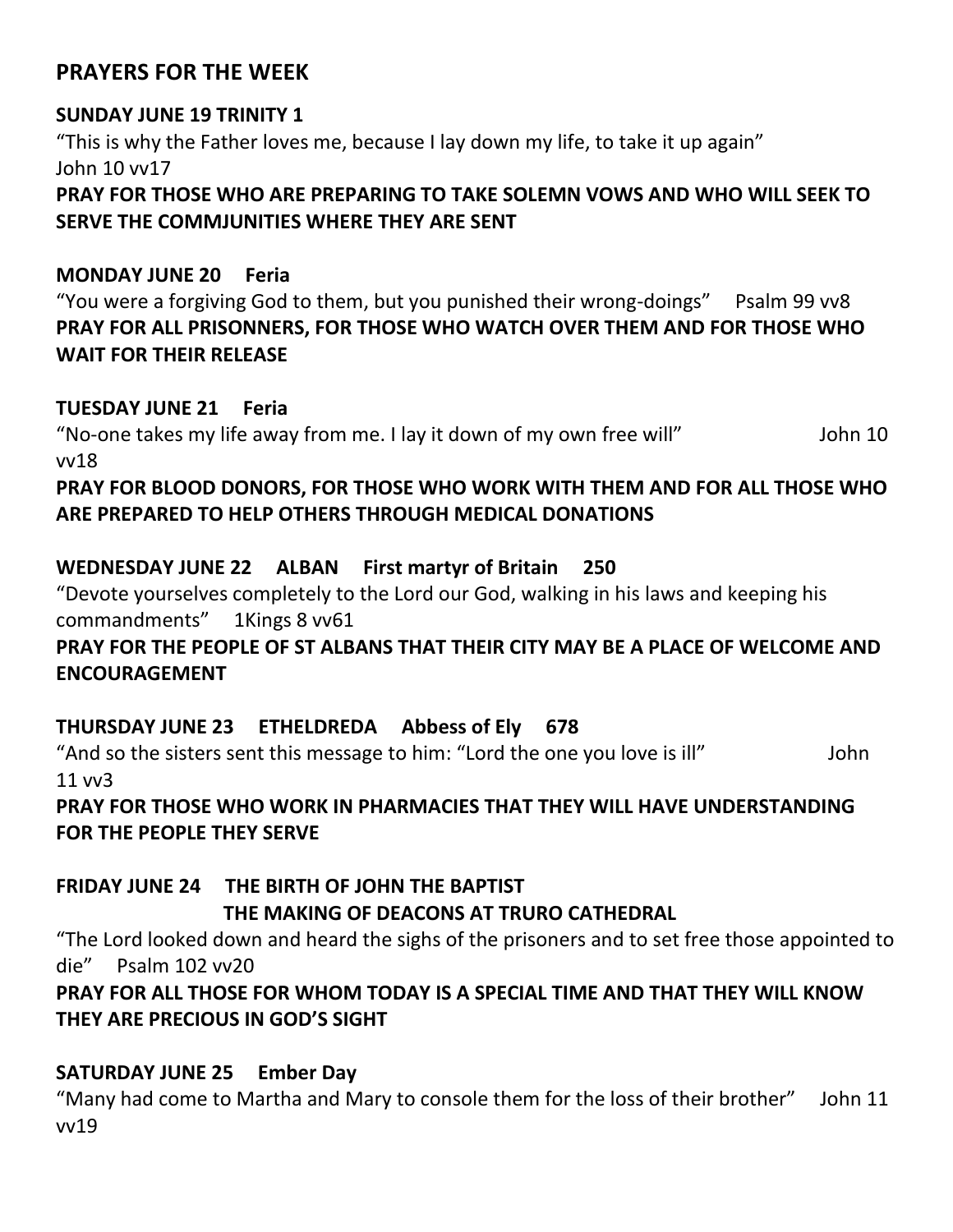#### **PRAY FOR ALL THOSE WHO REMEMBER A LOVED ONE WHOM THEY SEE NO LONGER AND FOR WHOM THEY CONTINUE TO GRIEVE**

#### **JUBILEE EVENTS**

*Civic Service*

**St Andrew, Redruth, Sunday / July 10 / 2.30pm**



#### **FIRST SUNDAY EVENTS**

The FIRST SUNDAY EVENT for JULY, will be held on Sunday July 3 at 6.00pm, in St Andrew, Pencoys. The theme and charity are still to be decided.

**FUTURE FIRST SUNDAY EVENTS AUGUST 7: Transfiguration (trans.) Christchurch, Lanner, 6.00pm**

**SEPTEMBER 4: 12th Sunday after Trinity. Four Lanes Chapel, 6.00pm**

**OCTOBER 2: Harvest. Pencoys Church, 6.00pm**

**NOVEMBER 6: 3rd Sunday before Advent. Christchurch, Lanner, 6.00pm**

**DECEMBER 4: World AIDS Day / Advent. Four Lanes Chapel. 6.00pm**



**THANK YOU SO MUCH FOR ALL YOU HAVE GIVEN IN BOTH SUPPORT AND DONATIONS. YOUR KINDNESS HAS CHANGED LIVES.**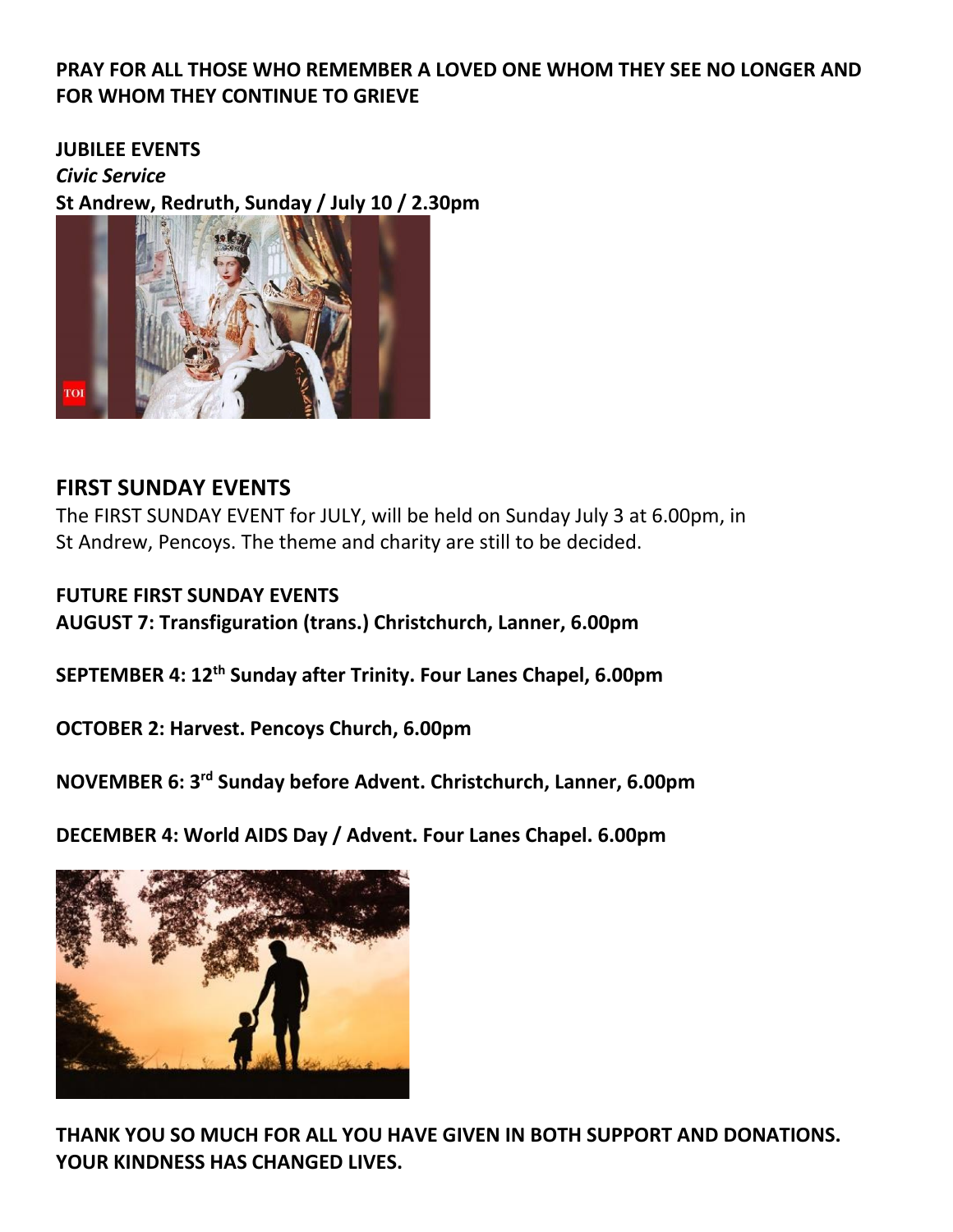## **FIRST SATURDAY QUIZ**



This continued on Saturday June 4 and will be held again on **SATURDAY JULY 2 at 7.00pm in the Pencoys Hall.** Bring your own drinks and snax, but there may be some extras provided. **The quiz costs £1.00.**

#### **THIRD SATURDAY GAMES NIGHT**

By voice accalamation it is **BINGO** again!! The cost is £3.00 and you are asked to bring your own drinks and snax. The last meeting was on **JUNE 18** and the next one is on **July 16 at 6.00pm in the Pencoys Hall.** Prizes for lines and full houses.



# **HOLY COMMUNION AT HOME**

Perhaps you are still receiving the Blessed Sacrament at home? Perhaps you are still zooming your Sunday Service week by week. No-one must do what they are not comfortable with, so this prayer may still be of use to you.The Redruth Benefice churches remain open for private prayer and weekday services of Holy Communion and now the Benefice churches are open as usual on a Sunday (check timings for St Euny).

However you may well have taken the decision to STAY AT HOME. The following prayer will help you to receive the Sacrament at home when once you would have been in church, or even on zoom. A prayer is offered and bread is taken:

> *As the seed falls into the earth and dies to give life to the grain, As the corn is cut and crushed to make flour, As the flour is baked and the yeast dies to give life to the dough. As the bread is broken and eaten to give life to the body. So Jesus, sitting with the disciples, took bread, broke it, and said:* **"This is my body broken for the world"** *Eat the bread and remember Jesus*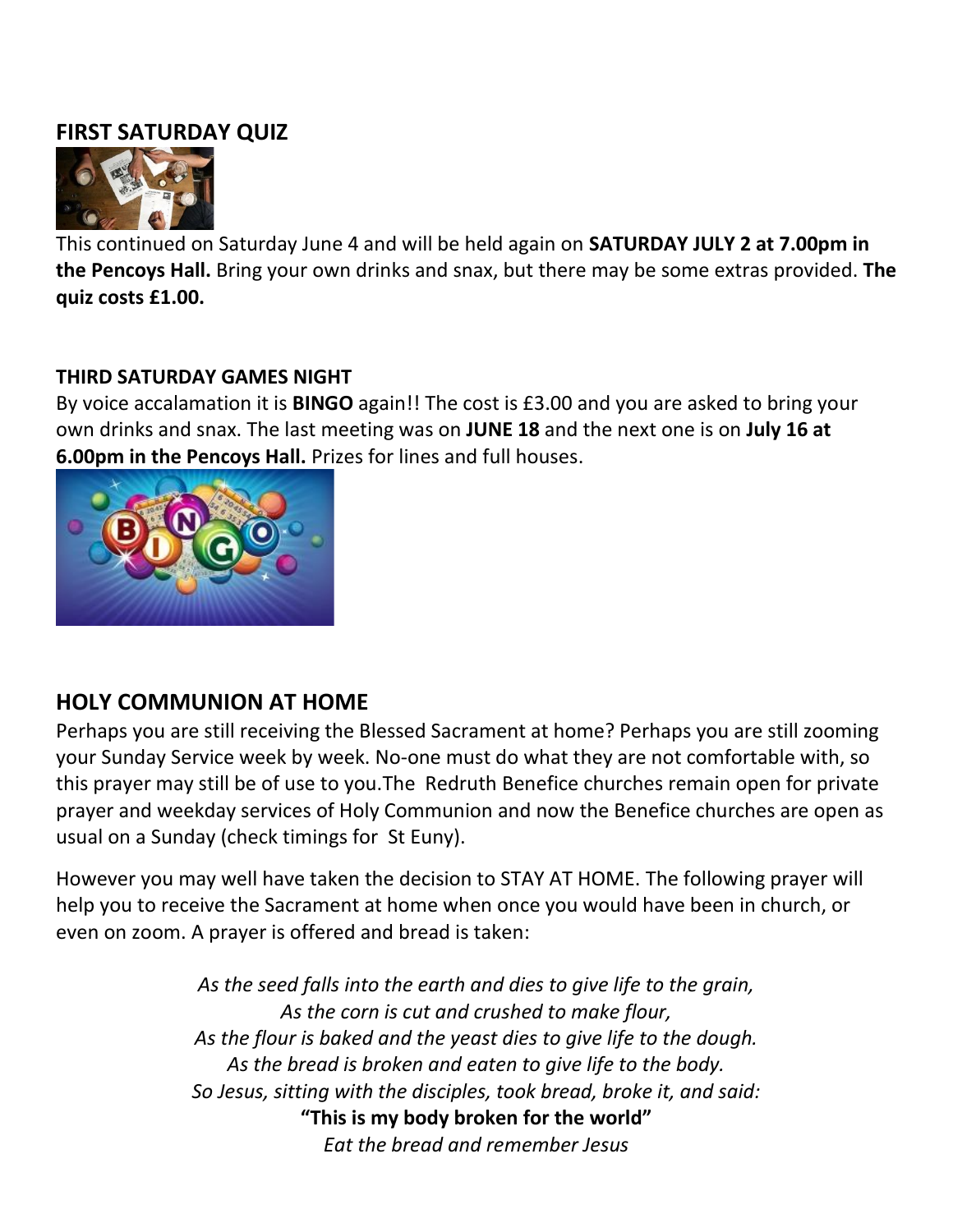May God bless you on your journey and keep you safe.



## **SUNDAY AT 6.00**

Still lighting your candle at 6.00pm each Sunday? If you are, THANKYOU. The list is updated regularly: This list goes all over the world and are read each Sunday? If if you would like a name added, no matter where you are just let FP know at [baptism66@gmail.com](mailto:baptism66@gmail.com) IN NEED:Terry, Francis, Rex, Marlene, Mark Genower, Zoe, Isabelle & Andrew, Betty, Helen Anderson, Ron, Sue, Nicola, Mary, Jim. S., Margaret, Ian, Christina, Julie, Andrea, Albert, Reuben, Maureen, Svitlana, Masha, Andrei and his family, Viktoriia, Nataliya and all Ukrainians, for those in the world who stand against this war, for all those who suddenly, after so long are still contracting COVID – Archbishop Justin, Sonny (age 2), Ian, Mary

*THOSE WHOSE JOURNEY IS OVER: All who have died on whatever side in this present conflict, Seamus*

# **CHRISTCHURCH 105.2**

Tune in to this new style of FAMILY SERVICE on the THIRD Sunday of each month at 9.30am. new music, new approach, new everything!!!!



# **Tune into:** *CHRISTCHURCH 105.2*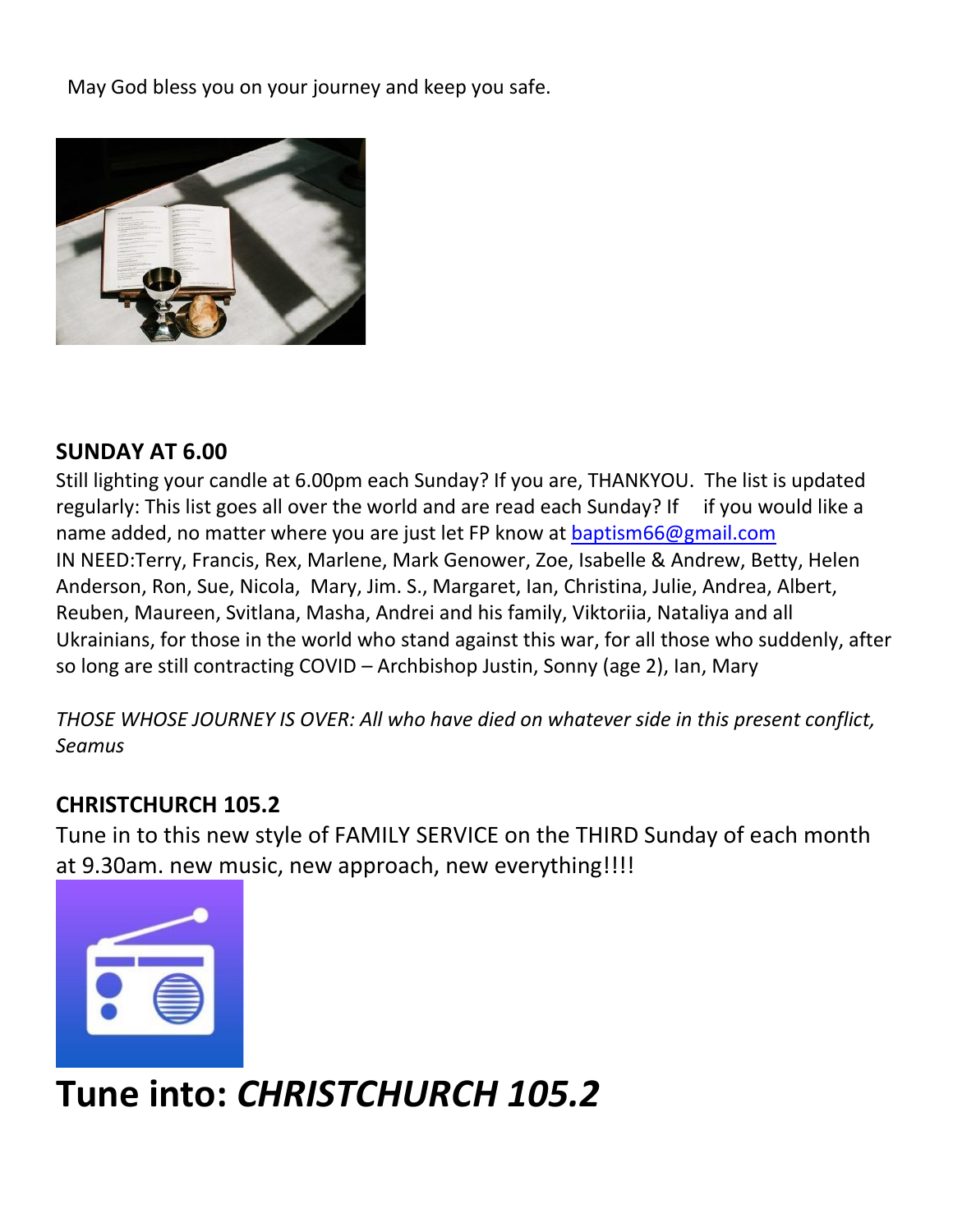The **LAUNCH** of this new liturgy was very well received. The plan is to use the liturgy every THIRD SUNDAY, so the next one is on **SUNDAY JUNE19 / 9.30am.** If you can be there, you will be very welcome!

# **DIARY DATES**

TODAY!!!! SUNDAY JUNE 19 / "Take your service OUTSIDE" day; somehow, Christchurch 105.2 will be ouitside at 9.30am, Treleigh will be having 'Songs of Praise' at 9.30am outside in the Hawthorn Garden and the Pencoys HC will be outside at 6.00pm

SUNDAY JUNE 19 / Choir Concert , 7.00pm., St Andrew, Pencoys

MONDAY JUNE 20 / Carmenellis open air HC, 7.00pm., Carmenellis Cemetery **PLEASE NOTE THE CHANGE OF DATE DUE TO DIARY CLASHES**

FRIDAY JUNE 24 / New Deacons are made at Truro Cathedral at 7pm (including Chris. & Lisa)

SATURDAY JUNE 25 / The postponed SOCK at Christchurch, 2.00pm – 4.00pm

SUNDAY JUNE 26 / Welcome Event for Deacon Chris and his family 3.00pm at St Euny

MONDAY JUNE 27 / Last Monday Bible Study, ZOOM

#### FRIDAY JULY 1 / Film Night, Christchurch, 6.30pm for 7.00pm., **PLEASE NOTE CHANGE OF DATE DUE TO THE MAKING OF DEACONS**

SATURDAY JULY 2 / Quiz Night, Pencoys Hall, 7.00pm

THURSDAY JULY 7 / Intercessions 2, Christchurch, 7.00pm **PLEASE NOTE NEW DATE**

THURSDAY JULY 14 & 21 / Intercessions 1 & 2, Treleigh, 10.45am **PLEASE NOTE NEW DATES**

#### **HAPPY NEWS**

#### *SOLO MUSICIAN PLAYS FOR PEACE*

AS Ukranian refugees travelled across the Poish border they heard musician *Davide Martello*  playing the piano. Davide has played in conflict zones across the world and carried the nickname *PIANOMAN.* Davide has payed for soldiers in Afghanistan, outside the Bataclan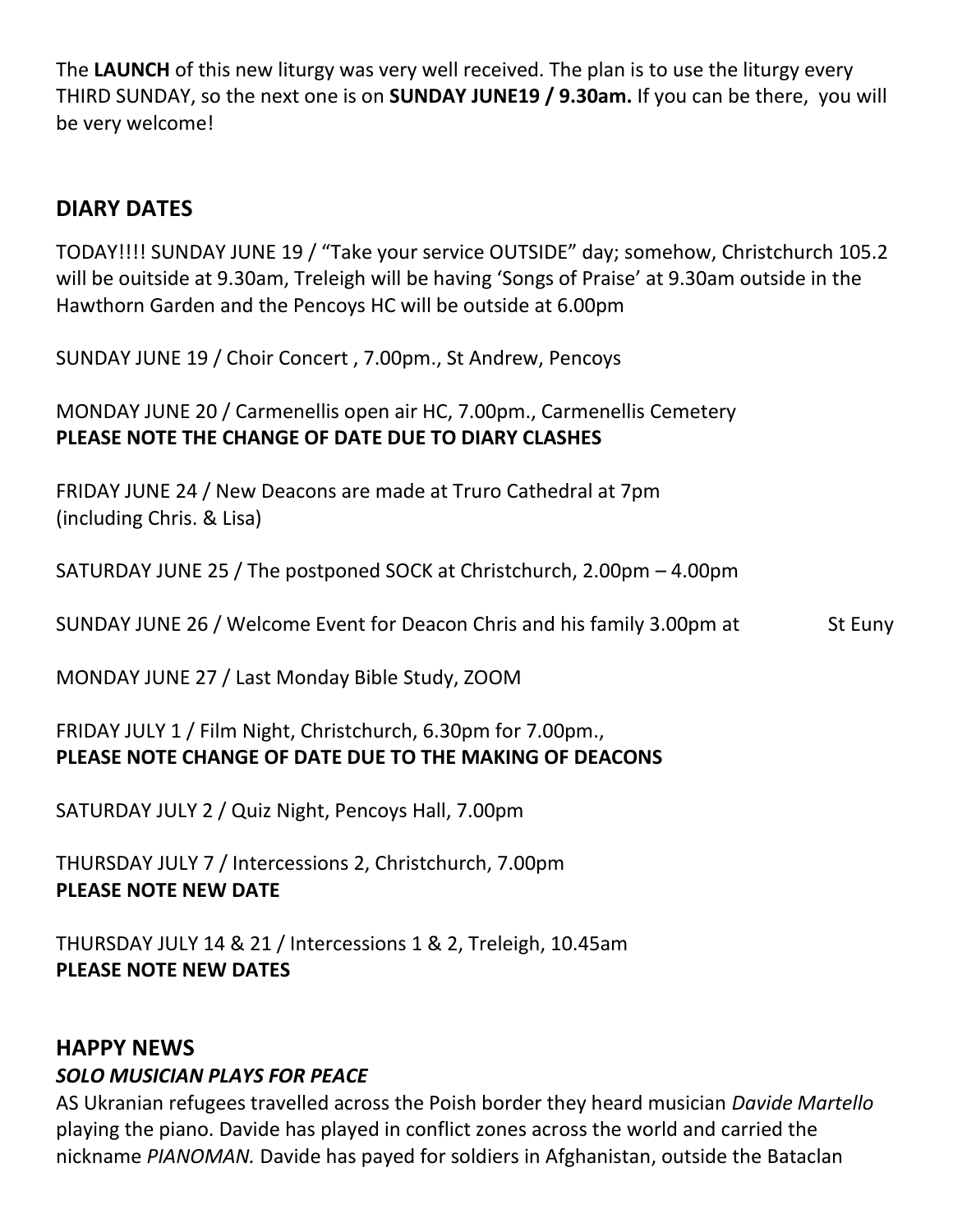Theatre in Paris, following the 2015 attack and held a14 hour recital in Istanbul during the protests in 2013.

# *UK'S FIRST COMMUNITY WIND FARM*

South Wales has opened the UK's first co-operative wind farm, Graig Fatha. Customers who buy shares in the farm will benefit proportionally from the power it generates. Customders buy shares proportionate to the amount of electricity they use. This means all of their consumption is met by green, carbon-zero electricity.

# *175 COUNTRIES SIGN PLASTIC WASTE TREATY*

Called '*the most significant environmental multilateral deal'* since the Paris Agreement, the world has come together to take its biggest step yet to curb the plastic pollution crisis. The agreement addresses the whole lifecycle of plastic from production to disposal.

# *UK GOVERNMENT TO REWARD GREEN FARMING PRACTICES*

The UK government plans to reward green farming practces by paying farmers to re-wild their land. Re-wilding helps the environment by restoring lost species and giving them space to thrive and increase their population. It gives nature a boost, allows natural processes to repair damaged eco-systems and restores degraded landscapes.

# *A HAPPY NEWS THOUGHT:*

*Consider what you do have, rather than what you don't have!!!!*

**THE NAME IS IN THE NEWS**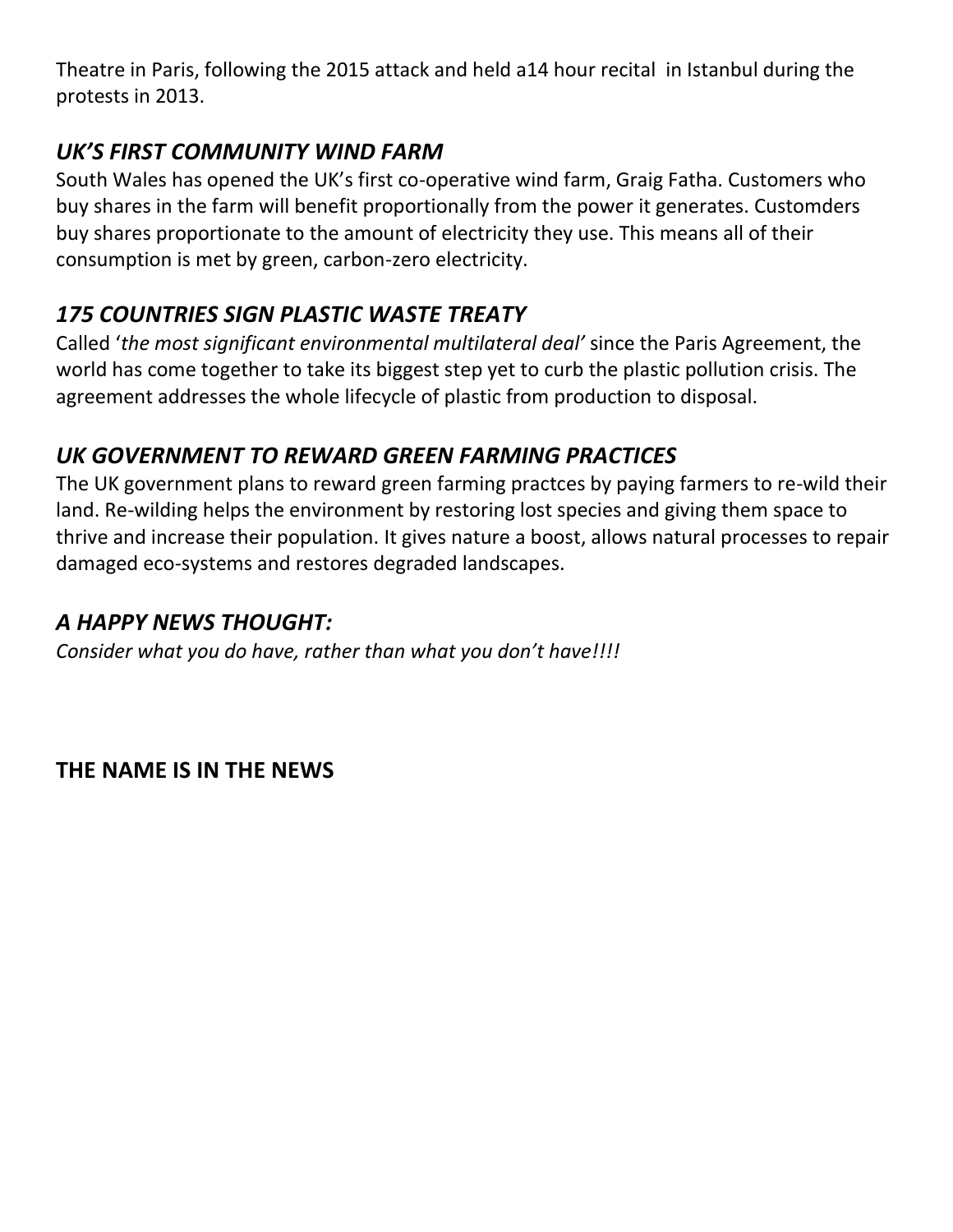

# *FROM "THE LONELY PLANET" TOURIST GUIDE*

Rwanda is known as Le Pays des Mille Collines (Land of a Thousand Hills) thanks to the endless mountains in this scenically stunning little country. Nowhere are the mountains more majestic than the Virunga volcanoes in the northwest, and hidden among the bamboo forests are some of the world's last remaining mountain gorillas. For a change of scene, the shores of Lake Kivu conceal some of the best inland beaches on the continent, while Nyungwe Forest National Park protects extensive tracts of montane rainforest, and is home to many primates.

# **RWANDA & REFUGEES** Re-printed from the internet!!

# Make up your own mind ………..

Rwanda is remarkable for its inclusive approach to refugees, most of whom are from Burundi and the Democratic Republic of Congo. The national government, UNHCR, the World Food Programme (WFP), the Government of Japan and other international, national and local organizations are all working to improve opportunities and livelihoods for refugees in Rwanda.

Approximately 79 percent of refugees in Rwanda live in the refugee camps, with the remainder — about 13,000 — living in urban centers. Rwanda gives refugees the right to do business and access health services, insurance, banking and education to promote integration.

As of 2017, Rwanda had integrated more than 19,000 refugee students from Burundi into its national school system. According to UNHCR, enabling the self-reliance of refugees is an essential part of its mission. UNHCR creates and supports initiatives that allow refugees to contribute to the economic development of their host country. Ali Abdi has lived in Rwanda for 20 years after fleeing Somalia. After applying for a business card, he now runs a small convenience store and lives with his Rwandan wife. Ali described Rwanda as "a peaceful country" where "people do not discriminate." He is thankful for his ability to be independent.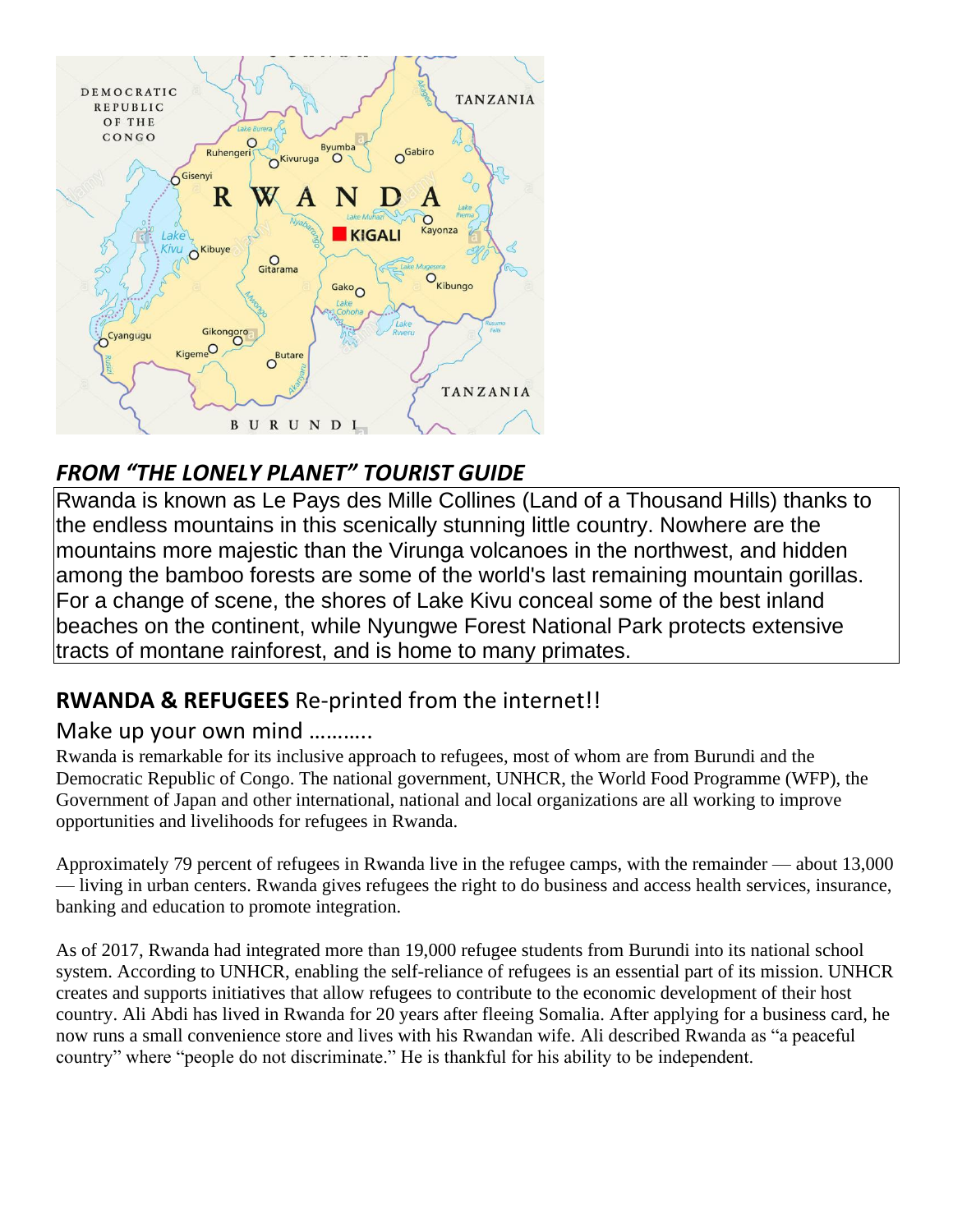#### *Supporting Refugee Entrepreneurs*

In Kigali, the capital of Rwanda, many refugees like Ali are finding success in entrepreneurship. UNHCR labels Kigali as a "City of Light" for its accepting and supportive attitude toward refugees. The Government of Rwanda is actively working to promote the integration of refugees into the city with targeted assistance.

For refugees aspiring to own their own business, Inkomoko is a local business consulting firm that trains and supports refugees with UNHCR's support. Beginning in 2016, Inkomoko's refugee program has worked with 3,300 refugees, resulting in the creation of 2,600 new jobs across the country, a significant boost to the economy. The director of Inkomoko's refugee program, Lydia Irambona, stated, "Our main goal is to help them increase their revenue, get more customers and understand how to do business here."

Annick Iriwacu, a Burundian refugee, went to Inkomoko after a referral from her cousin. She has since opened a successful business selling liquid petroleum gas. The business has grown enough for her to now have five employees. She stated, "They gave me the strength and hope to continue, because I was giving up."

#### *Financial Support for Refugee Camps*

While refugees in Rwanda's refugee camps have fewer opportunities for economic independence and contribution, supporting and protecting them is still crucial. In June 2019, the Government of Japan donated \$270,000 to UNHCR Rwanda to cover the needs of 58,552 Burundian refugees in Mahama, the largest refugee camp in the country. This is one of many donations, as the Government of Japan has supported Rwanda for six years and provided a total of approximately \$7 million to the UNHCR to support Rwandan refugees.

UNHCR intends to use the 2019 money to maintain and improve refugees' access to legal assistance and protection against violence, as well as health care services. Refugee camps in Rwanda provide primary health care and send refugees to local health facilities if they require secondary or tertiary care, which can be costly.

# *Supporting Refugee Farmers*

Many refugees living in Rwandan camps want to become more economically independent, however. While the refugee camps provide displaced people with access to basic education and health facilities, many refugees have found that working allows them to take further advantage of what Rwanda can offer them and their families.

The IKEA Foundation, UNHCR, the World Food Programme, the Government of Rwanda and the Food and Agriculture Organization have all provided funding. These organizations are working together to improve the livelihoods of both refugees and local Rwandan farmers.

In the Misizi marshland, 1,427 Rwandans and Congolese refugee farmers are working together for agricultural success. The project is also generating social cohesion, as the Rwandan and refugee farmers are learning to work together and recognize the benefits of cooperation. As of early 2019, these farmers had produced more than 101 tonnes of maize, the profits of which enabled them to feed their families.